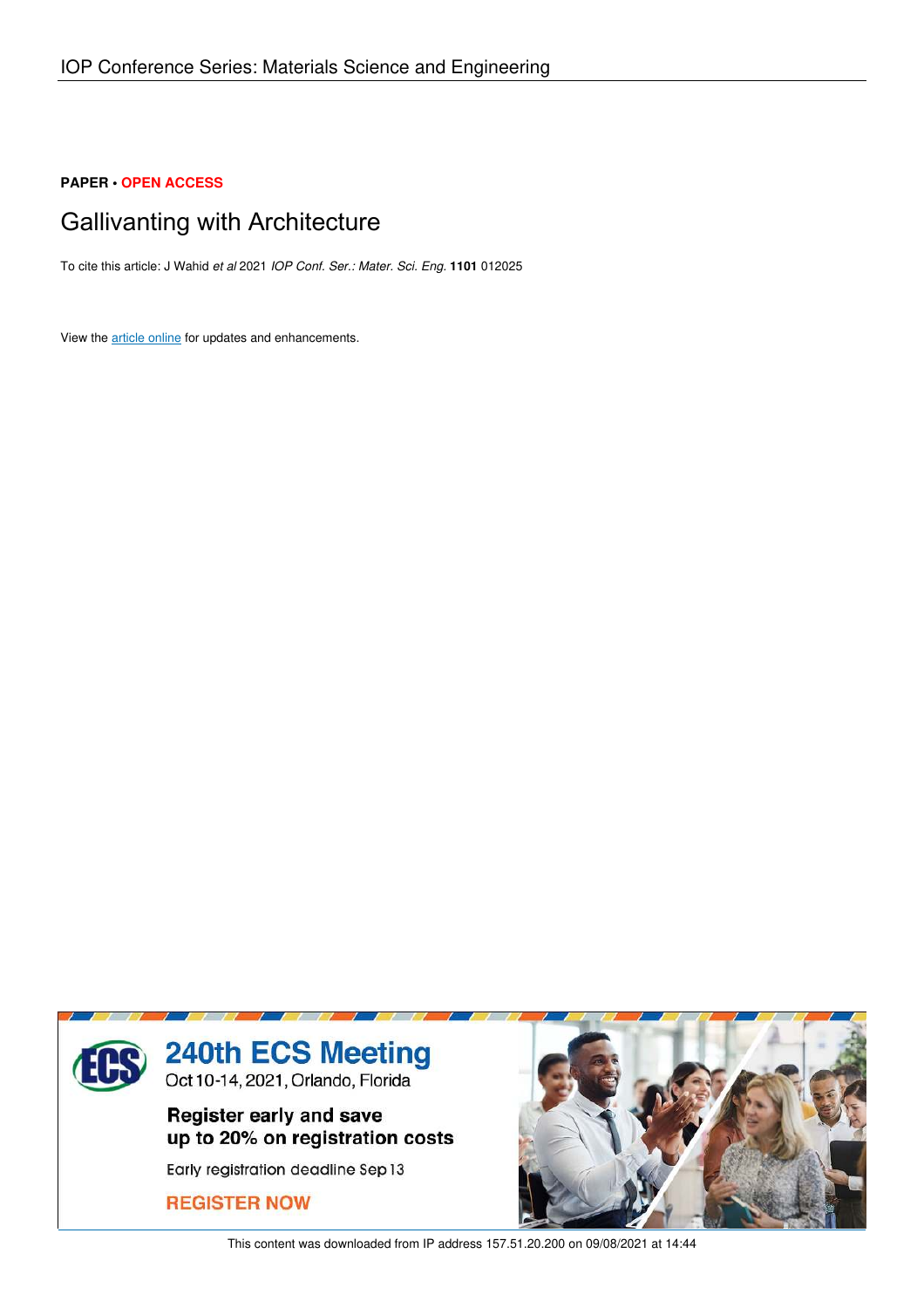# **Gallivanting with Architecture**

# **J Wahid**<sup>1</sup> **, B Saleh**<sup>2</sup> **, J Chuloh<sup>2</sup> , A Abdullah**<sup>3</sup>

<sup>1</sup> Architecture Department, Faculty of Built Environment, University Malaysia Sarawak (UNIMAS), Malaysia

<sup>2</sup> Architecture Engineering Department, College of Architecture, Art and Design, Ajman University, U.A.E.

<sup>3</sup> Department of Architecture, Faculty of Architecture and Ekistics, University Malaysia Kelantan (UMK), Malaysia.

Corresponding author: [wjulaihi@unimas.my;](mailto:wjulaihi@unimas.my) [abac.saleh.b@ajman.ac.ae;](mailto:abac.saleh.b@ajman.ac.ae) [c.jung@ajman.ac.ae;](mailto:c.jung@ajman.ac.ae) azli.ab@umk.edu.my

**Abstract.** Lately, it has been observed that buildings are becoming daring in their design, with forms and structures that appears to defy the law of gravity. The architecture discipline has been deployed to create eye-catching, even startling forms isolated in space that serves multiple purposes from authoritarian state-building to symbols of development, to "must-see" objects driving tourist to a particular place. These dramatic, monumental assemblies are not always well-received, however, with public outrage frequently directed toward their undesirable impacts on or lack of consideration toward the built context of a place. The building is not only a functional structure in any urban area but rather an intervention in the public space that remain there for many years or became an iconic landmark for someone to remember. The design of these buildings is not entirely based on the skill of the architect. Possibly influenced by the desires and tastes of the clients somewhat influenced by the practical constraints of the budget. Likewise, within those parameters, the creativity and even personality of the architect often shines through. The paper employed an exploratory techniques coupled with a descriptive analysis from printed materials as the framework to gather the written criticism of the projects that has been built. Through the pictorial and repertory grid applied in the investigation, this examines the essence of architecture design from the modern era until the present day. The findings from pictorial analysis showed that resemblance of the façade of the building symbolize the common objects and simple form found in daily life.

**Keywords.** *architectural design principles*, *iconic building*, *gallivanting*.

#### **1. Introduction**

Architecture is based on the creation of individual skill, and there is no definite rule to say it is wrong or right. After the subject of architecture became a discipline in the higher institution, it is guided by the principles of design and theory [1]. Subsequently, those who follow the course of architecture are trying to show that they are different and proving to the world that their creations are unique, pleasant and admired by the participants. Alongside that pre-conceived ideas, the so-called architect is working very hard to find a way to produce what is said to be a good design. The principles of design in architecture are to achieve aesthetic through compositional unity. The definition of compositional unity itself cannot be expressed in a single word. It is a composition of form, shape, texture, scale, rhythm, sequence, colour, balance, proportion, and craftsmanship. These characteristics employed in the design is theoretically accomplished comprehensively in order to produce a good architecture.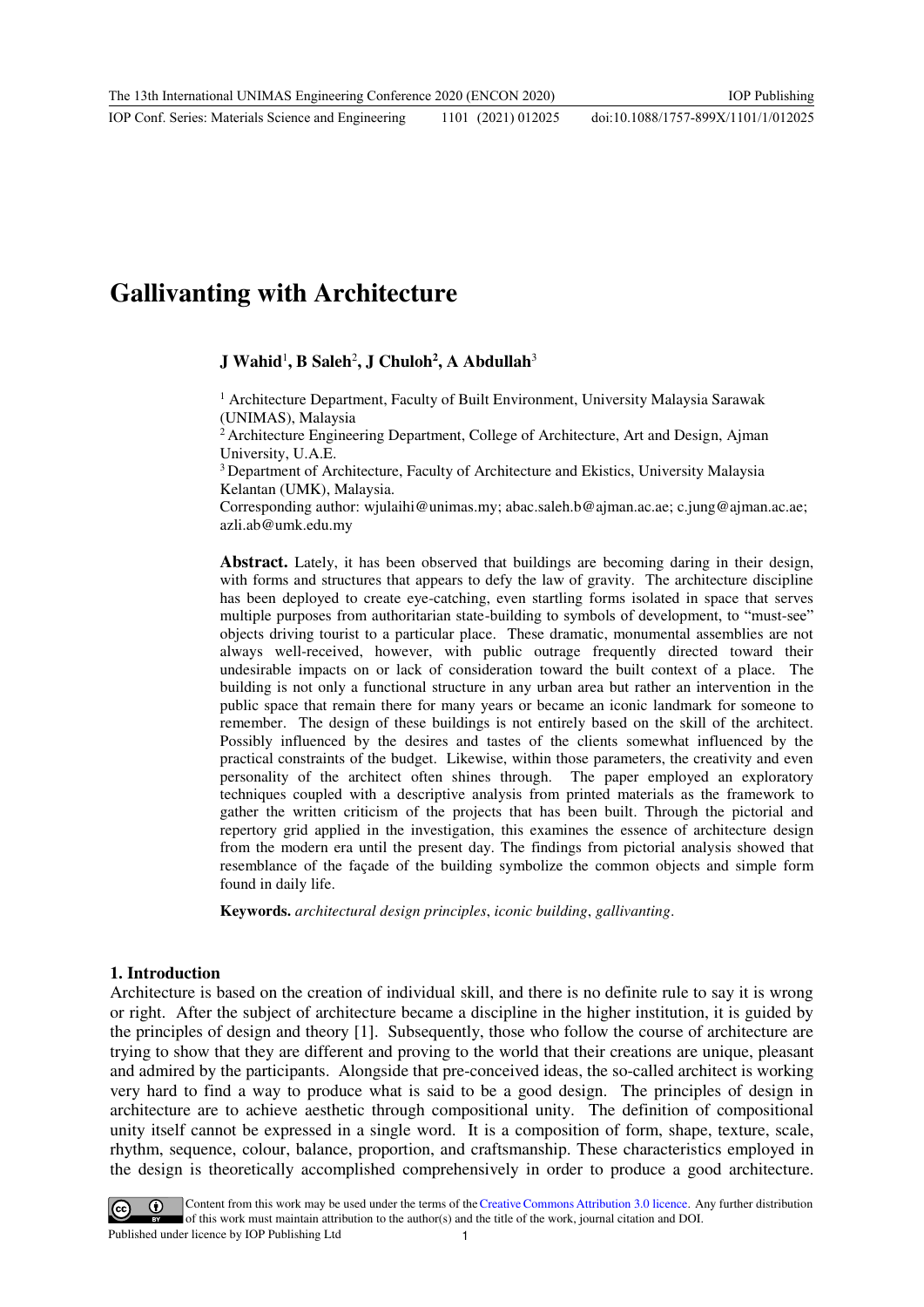| The 13th International UNIMAS Engineering Conference 2020 (ENCON 2020) |                    | <b>IOP</b> Publishing               |
|------------------------------------------------------------------------|--------------------|-------------------------------------|
| IOP Conf. Series: Materials Science and Engineering                    | 1101 (2021) 012025 | doi:10.1088/1757-899X/1101/1/012025 |

How does the architect derive to the conclusion that this is the final product of design? The definition of concept and approach in design sometimes misleading when presented by the architect. Architects preferred to relate these buzzy words to describe their work and possibly they derived it from nature or from observing a certain image in the environment. Sometimes, they are observing at the animals, plants, and even going back to basics principle of how objects are formed. However, they are those who copy at an everyday object as if to amuse the people. Wong [2] claims that design is a visual development process. Forms is a visual language as the basis of design. The conceptual, visual, emotional and functional aspects are the common design considerations perceived by designers. It is from here that the design factors are developed into a conceptual and afterward a visual component in architectural design.

The category of relational elements determines how the forms are placed and interrelated. Others are to be perceived, such as direction and position; while space and gravity are to be deliberated to accelerate with the design principles. The quality and extension of a concept are based on the functional elements. They are representation of realistic, stylized, or near-abstract objects that enhanced the meaning and function [2]. In architecture, the function of the building is the ultimate objective of the design and no other design exist or built just for the fun or sculptural purposes without functional usage.

Since the dawn of the century, our forefathers built the shelter to fulfil the physiological needs of the occupants and protect them from natural occurrences. This is the beginning of architecture. Curtis [3], allowed us to look back at Laugier's print to realize the basic requirements of human for shelter. It is for the purpose of shelter that civilization developed and flourished. It has been quite sometimes that we tend to ask the question of "what makes architecture art of freedom until an architect can do whatever he/she wants just to express his/her ideas as well as making the object a functional art form". This research is trying to show the reader the crazy ideas designed by architects to express their work as a sculpture or functional objects. The methodology of this article is based on the exploratory survey of secondary data available from the literature and also longitudinal information from architectural history. In this paper, we attempt to show few examples of the work articulated from the platonic object until the everyday items converted into the structure for a human. It is produced by architects to illustrate the features of what is said to be trending architecture to the masses. The illustration of the façade and built form that comprises the mass, scale, style and location of the building explained the matrix of the distinctions. The matrix represents the criteria use in comparison to show the scale, massing, form and characteristic of the façade. It helps to explain the differences between the design approaches and constraint either the site or the budget. The result from these analyses will help us to understand the creation of an individual with a reference to a theme of gallivanting.

#### **2. Literature: Objects and Form**

In architecture, symbols and sign that are strictly related to human are the immediate objects that we see every day. The difference between an object and a form in the built environment covers a wide array of things. An object can be paraphernalia created for the daily purpose that we took for granted and a form is an object that believed to have a value of compositional unity out of intentional arts [9]. Education has a tremendous impact on future followers who inherit architecture discipline. While pursuing the course of architecture, the definition of form is not clearly elucidated in relation to the intention of the design subject. Instead, it is becoming a culture of architecture student to study the work of their masters and trying to discover their philosophy and translate according to their understanding.

Parker [5] stated that form is not only physical or aesthetic, but it composed of all elements that constitute any aspect of the character of a product, including a society to which the product belongs, and therefore its shape is a representation of the usability and desirability of a creation. Music without rhythm is noise, letters will remain invocative words without composition of good sentences and painting on canvas will just be a brushstroke [5]. Generally, all art is created through the art of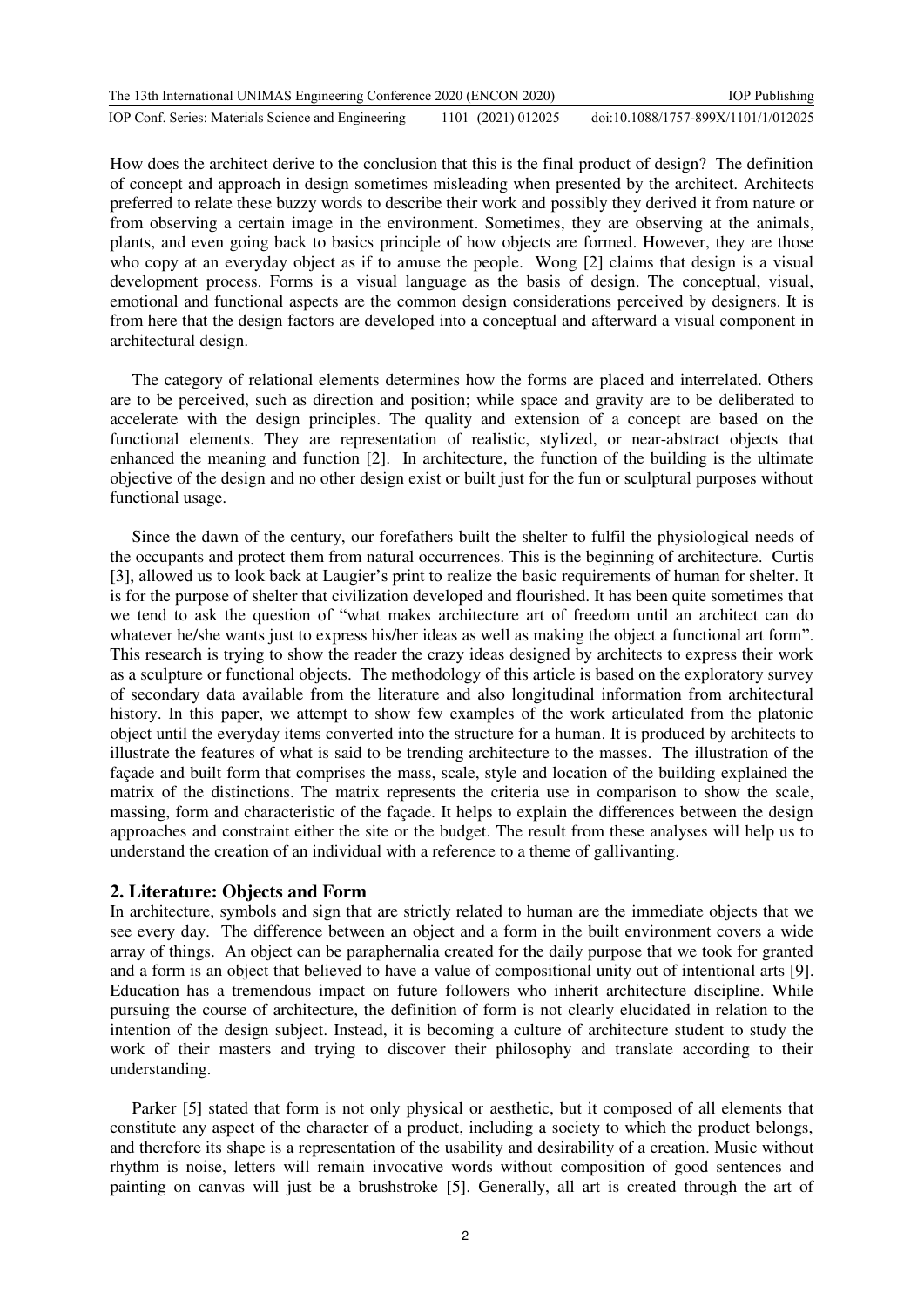| The 13th International UNIMAS Engineering Conference 2020 (ENCON 2020) |                    | <b>IOP</b> Publishing               |
|------------------------------------------------------------------------|--------------------|-------------------------------------|
| IOP Conf. Series: Materials Science and Engineering                    | 1101 (2021) 012025 | doi:10.1088/1757-899X/1101/1/012025 |

processes and actions. Similarly, to the design of buildings, the end-product would not be relevant without achieving its intention. Thus, form in the area of design is an integral component that became an analytical tool for architecture.

The point, line, plane and volume are the primary elements of architectural design [6]. Conceptual components are not apparent, non-measurable, perhaps they are no longer conceptual if they do exist instantaneously. Thus, the visibility of conceptual elements implies shape, scale, colour, light and texture in the composition. Yilmaz [7] argued that they are all combined to add a spatial consistency for the purpose of good design. Architectural elements are seen differently from different angles and distances as a three-dimensional shapes or objects. Visual elements that make the form look different in different situations in various conditions especially when lighting were added, thus creating a visible colour or texture of the building. This will create a timeless architecture.

Adjacent to this idea few authors are trying to establish different forms of classification schemes. Ching [6], is a remarkable example. He makes a distinction between standard and unusual shapes and subsequently classifies architecture into three significant categories: platonic solids, additives and substrates (Figure 1.0).



Figure 1.0: Showing classification of form by Ching [7].

The courses of self-formation of objects in the physical world, the fabrication of forms by a living organism expresses the human existence or the attitude of a human being towards the environment. The action and involvement of human in creating a place to get shelter are subject of the theory of form formation. On the other hand, the Bauhaus movement led by Walter Gropius, unite the arts and reimaging the material as a core objective in the expression of the building [3]. This movement has a massive impact on the progress of architecture education, especially in America. Even the students from the developing world are influenced by the changes and the progress. The movement continues until architecture spread to every corner of the world with the same processes and procedures.

While at school, we were taught of the design process before we could attempt to transfer the floor plan into a three-dimensional building form with a façade and massing. However, with the advent of the latest computer software and printing mechanism, the mass model-study technique became an array of several trial and error experiment in determining the structure and form. Apparently, the new digital technology for architecture student changes the way of design and revolutionized the styles of presentation in their works. This approach had a tremendous impact on the design process, and it gives the freedom of expression without limitation in design. The epitome of architecture also changed from the allude of Mies Van Der Rohe "Less is More" to a more challenging word of promises to the client [3]. Thus, architecture as visual arts are becoming the symbol of economics progress with modern technology refashioning from that philosophy into endeavouring to design harmonising the trend of innovative research for the university in a market-oriented culture. It shows how impactful these trends were and how they work in the real world, giving so many variations and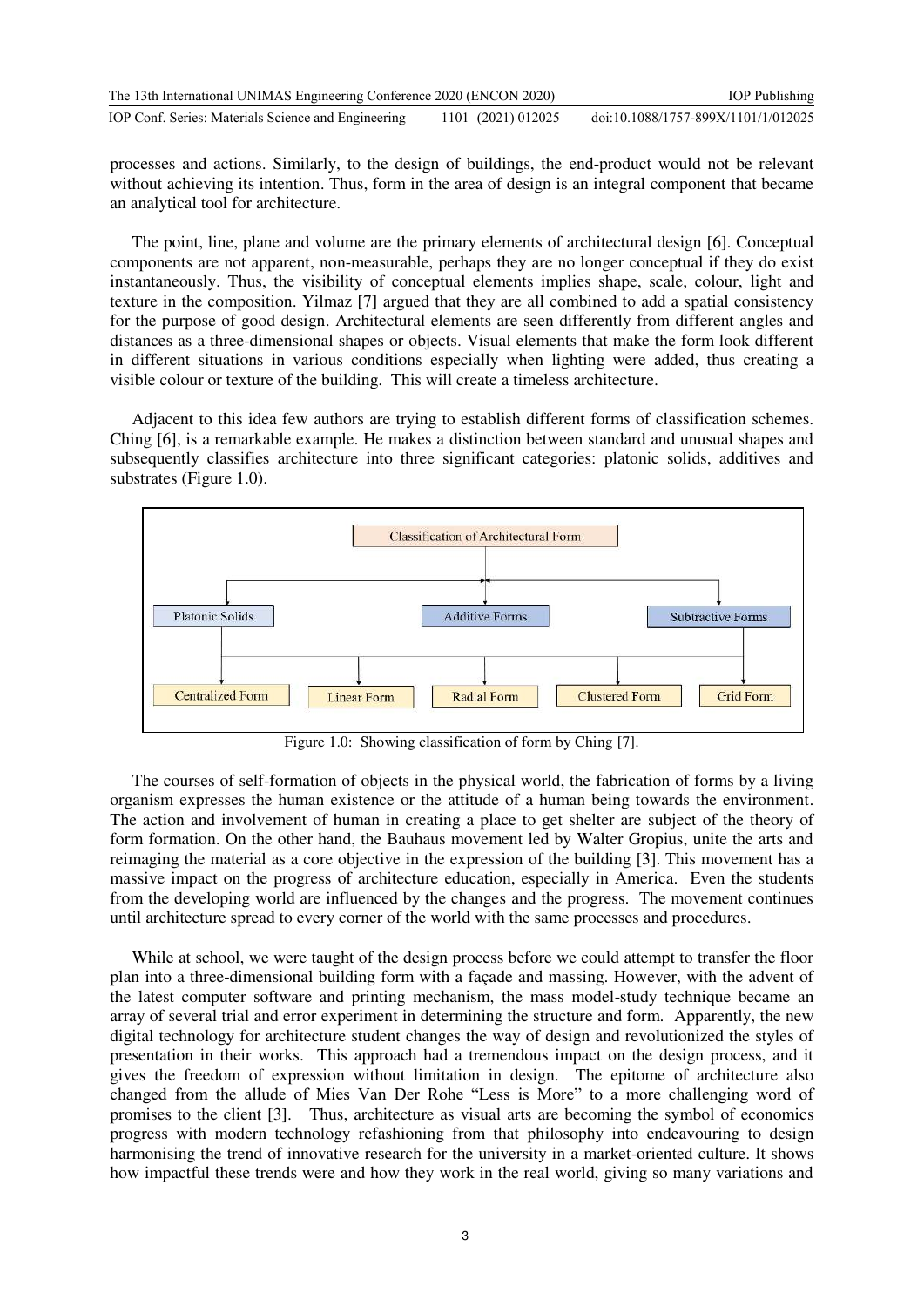| The 13th International UNIMAS Engineering Conference 2020 (ENCON 2020) |                    | <b>IOP</b> Publishing               |
|------------------------------------------------------------------------|--------------------|-------------------------------------|
| IOP Conf. Series: Materials Science and Engineering                    | 1101 (2021) 012025 | doi:10.1088/1757-899X/1101/1/012025 |

approaches in designs. The western architects are taking these opportunities to experiment with their creative mind to design and build buildings in the developing world. The high economic progress through the value of petro-dollars in the Middle East and the new Pacific Rim Region became the new ground for these architectural styles to flourish. The building shows different approaches and amplifies the trends with the characteristics of the façade, form and massing. This is the ground that the architects are gallivanting with architecture.

### **3. Methodology**

Klassen [9] identified the correlation of sign and symbols of architecture with ideology and design according to trends. However, the trends and the philosophy of the design is much stronger while he or she is capable of strategizing his or her works. In order to investigate the parameter of architectural process and procedures in producing a building design, this paper applied the exploratory methods together with the qualitative technique by extracting and analysing the existence of the design work published in the journals or any printed materials to evaluate the theme of gallivanting approach of the design concerning the scale, form, design elements and materials application of the building. Pictorial techniques of repertory grid will be combined in representing the analysis of the architecture [14] The work of early architects such as Etienne-Louis Boullée until Rem Koolhaas will be analysed according to the criteria as mentioned earlier (Table 2.0). The basic design principles will be used to utilize matrixes in evaluating the existence of all these elements. In architectural practice these are the variable of design elements and principles commonly used to articulate and defence the architecture works.

#### **4. The Basic Form**

Square or rectangle, round or circle and triangle are the three main basic shapes used in all design of built form. Out of this form, the architect turned it into platonic form and attempt to play around with the design by manipulating the perimeter of the boundary to create the space. Architecture as a functional art is the creation of space for human and not a mere functionless object in the environment. From a two-dimensional perimeter together with a height of the user conforming with the anthropometric and ergonomic, the liveable space is created. A central, linear, radial, clustered, or grid organization of form may lead to spatial organization. Forms can be regular or irregular. In general, regular forms are stable and symmetrical on one or more axes. According to Ching [6], even when transformed dimensionally or by deducting or adding components, forms will retain their regularity. A form can be changed, and its identity still retained by changing one or more of its dimensions. By removing part of their size, a shape can be changed. The type may maintain or be transformed into another type, depending on the degree of the subtractive process. By adding elements to its volume, a form may be transformed or altered. Whether an identity of an original form is changed or preserved, is resolute by the character of the additive or subtractive process occurred in the form itself. Irregular forms are typically asymmetric and more complex than regular forms. As the focus is both solid masses and spatial voids in architecture, regular forms can be part within irregular forms. Likewise, regular forms of irregular form can be integrated depending on the function of the design [5]. This process is known as transformation and it is regulated by the principles of architectural design.

#### *4.1 The Plane*

Le Corbusier, Mies Van Der Rohe and Frank Llyod Wright were the father of modern architects experimented with a different plane in design to achieve an aesthetic art in their projects. The recorded work of these architects became a breakthrough in our modern time. Their significant contributions readdress the pragmatic of the elements of design in their own manner. They were pursuing methods of expressing poetic reaction to the social and technological realities of their era. Departing from the formal horizontal and vertical lines of the modern masters, Rietveld explored the different sizes of planes from cubist perspectives by introducing abstract plane to his building façade to express the lightness of the mass of the building [3]. On the other hand, Peter Eisenman together with his New York Five colleagues subtracted the 'box' by defining a clear definition of planes from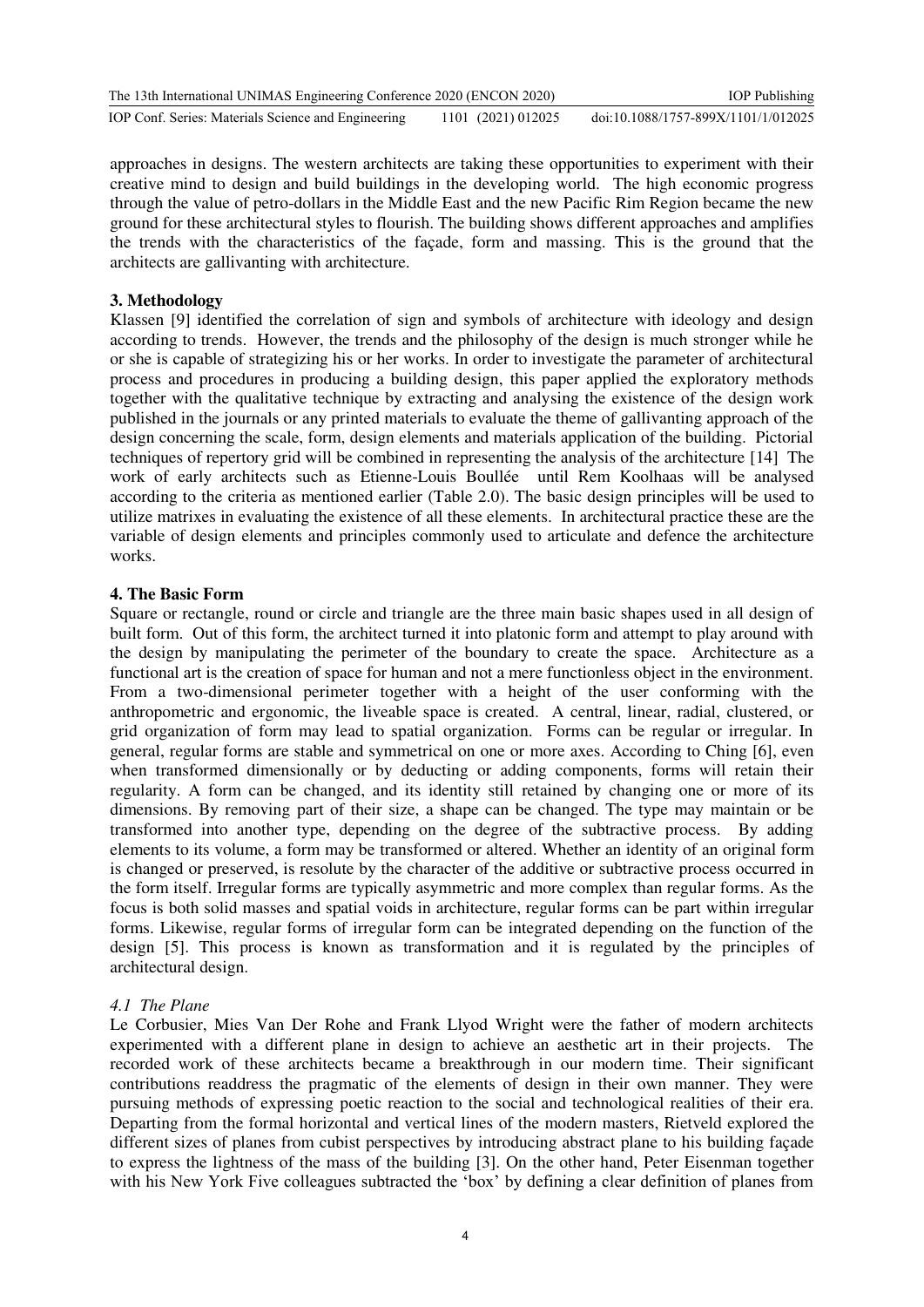| The 13th International UNIMAS Engineering Conference 2020 (ENCON 2020) |                    | <b>IOP</b> Publishing               |
|------------------------------------------------------------------------|--------------------|-------------------------------------|
| IOP Conf. Series: Materials Science and Engineering                    | 1101 (2021) 012025 | doi:10.1088/1757-899X/1101/1/012025 |

cubist approach to show the drama of solid and void which make the building embody a piece of art. Conversely, these were the beginning of architectural transformation, which classified as form extraction [11].

#### *4.2 The Platonic Form*

Architecture develops through the evolving of ideas. The pure platonic form has been used in expressing architecture since the early  $19<sup>th</sup>$  century. The closest to our discussion is the Einstein Tower by Erich Mendelsohn (Figure 2 in Table 1.0) and Cenotaph for Newton Monument by Etienne-Louis Boullée (Figure 3 Table 1.0)*.* This building is expressively saluted delicately in a nice phrase as "… *the emblematic of the particular historical precipice and an artistic feat that foreshadowed the modern conception of architectural design*". On the other hand, CCTV Headquarters (Figure 4 *Table 1.0*) does not carry the continuity of architecture for the culture, especially for the city of Beijing, as commented by the President of China. The direct translation of platonic form in the designing of building signify lacks of ideas among architects. Nonetheless, such accidental design is becoming an iconic building. The Clam Building has an excessive unused space just for the sake of maintaining the circular form. On the other hand, the CCTV was criticized by the Beijing residents as ", *… as sexual undertones of the structures*" - and Koolhass apologized and disputed with such claim [11].

The surface of urbanism in developing world is decorated with high-rise building to illustrate its skyline. The scale of the buildings is noticeable as each trend had a specific approach towards an exact gauge in judging the height of a building. The modernism and post-modernism era with epitome of 'less is more' and such, did not portray a wide difference in the building shape or height of similar scale towards the high rise. On contrary, a building in United Arab Emirates (UAE) that is Cayan Tower in Dubai Marina (Figure 5), considered as a destructive design conforming to Rem Koolhaas philosophy and language of architecture related buildings and technology. As compared to Emirates Towers (Figure 6) which is also an example of modernism of similar scale - the massing of buildings is similar to the latter but differs in elements. Cayan Tower is one large tower with no variation in levels or masses. However, the Emirates Towers consists of two towers of different size integrated with landscape and blending with the human scale on the ground and its surroundings [11]. This approach attempts to contain a sustainable city as a theme of UAE development. It has a diverse massing of form stretching from medium to low with a range of housing typology blending with the traditional and contemporary middle-eastern style showing different scale and height. Dubai attempts to suit the sustainable city with a futuristic type of architectural feats where the transition of the standard housing has changed to a more sustainable way of living. The sustainable city adapts to the most recent types architectural technology comprising the façade treatments using the latest technology with the most durable materials. The façade combines an expression of minimalism with its futuristic stance to retain the sustainable factors. The latest technology for the shading device from recycled materials and the application of the solar panel elevate the iconic status of this building. The innovative and responsive intervention of the architects to the environment will accentuate the quality of our living space.

| <b>LADIC L.V</b> LAUR OF FIGURES |                 |                                                                                 |             |
|----------------------------------|-----------------|---------------------------------------------------------------------------------|-------------|
| Figure                           | <b>Building</b> | Name of Building/Architect                                                      | Purpose     |
| Figure 2                         |                 | Einstein Tower by Erich<br>Mendelsohn<br>(Source:<br>https://www.archdaily.com) | Observatory |

**Table 1.0** Table of Figures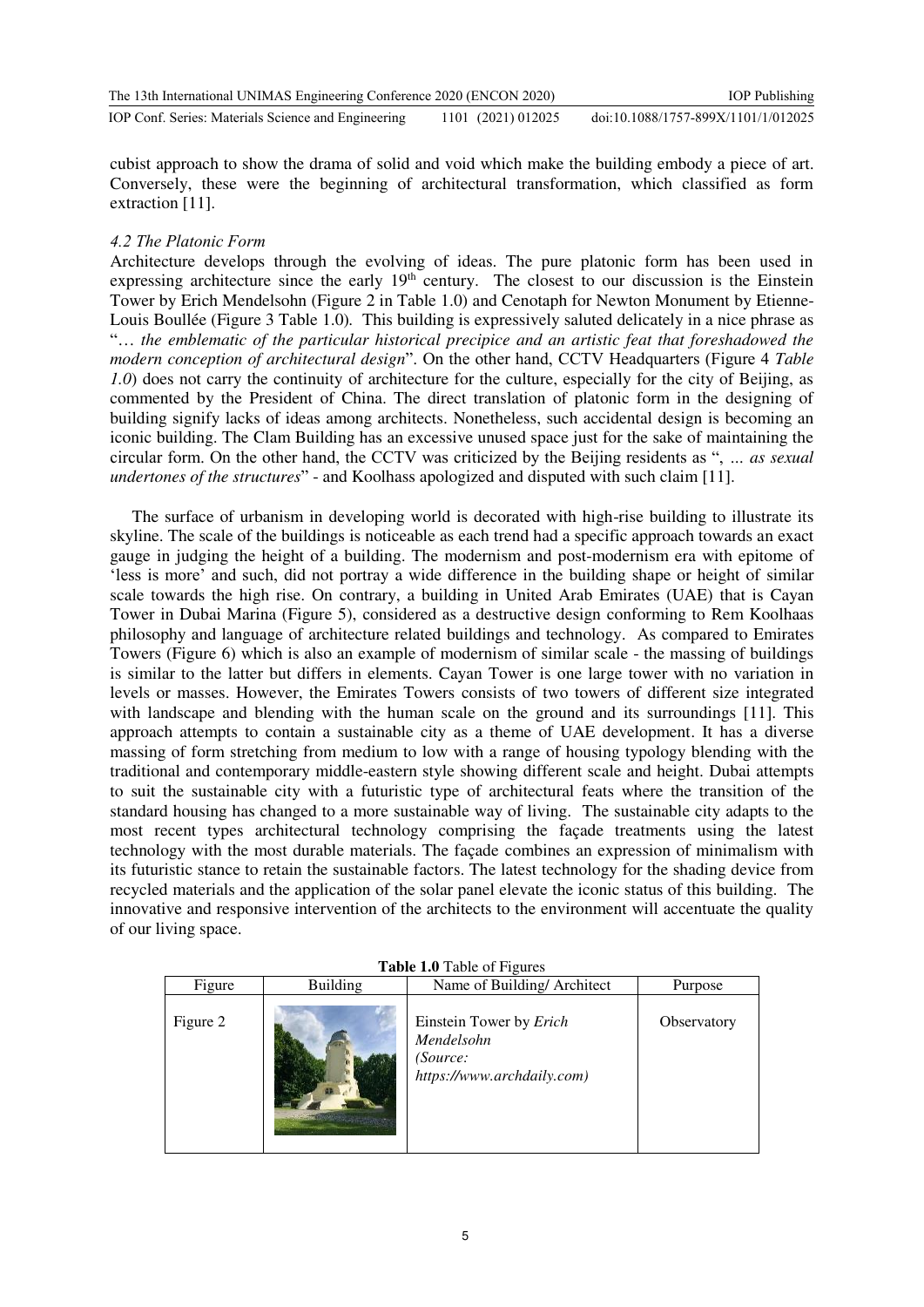IOP Conf. Series: Materials Science and Engineering 1101 (2021) 012025

doi:10.1088/1757-899X/1101/1/012025

| Figure 3 | Cenotaph for Newton by Etienne-<br>Louis Boullée<br>(Source:<br>https://www.archdaily.com)                                     | Monument    |
|----------|--------------------------------------------------------------------------------------------------------------------------------|-------------|
| Figure 4 | CCTV Beijing Headquarters by<br>Rem Koolhas<br>(Source:<br>https://www.dezeen.com/tag/cctv/)                                   | Office      |
| Figure 5 | The Cayan Tower by Skidmore,<br>Owing and Merrill Architect<br>(Source:https://www.wowabouts.c<br>om/explore/post-cayan-tower) | Residential |
| Figure 6 | The Emirates Towers by Hazel<br>Wong<br>(Source:http://www.skyscraperce<br>nter.com/building/emirates-<br>tower)               | Hotel       |

## **Table 2.0** Analysis of form

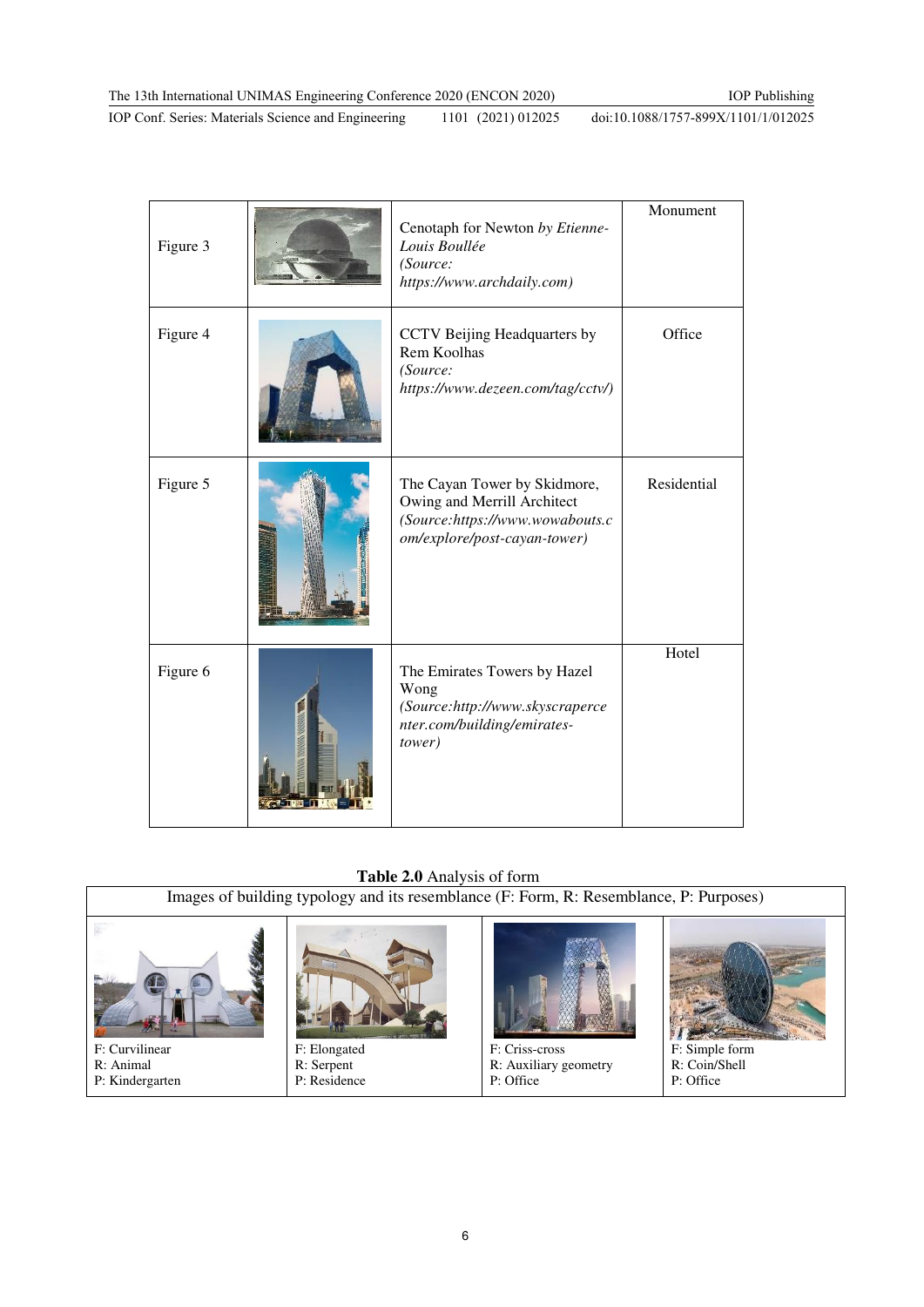doi:10.1088/1757-899X/1101/1/012025



#### **3. Discussion**

For centuries architecture is a symbol of progress and civilization. On the other hand, the above examples summarize the built-form produced by architects to create the diversity of building types in the environment. It is a recollected statement that, the very idea of architecture is for human. Creation of the design is not for fun or introducing something against the norm of human habitation. Instead, the setting and stability of the building designed by architect to be different from ordinary form such as CCTV and Serpent Building seems against the will of the people due to its height and awkward shape. Typically, cylindrical and curvilinear form is conspicuous once it is built as compared to a straight linear form, unless the later resembles an object that is accustomed to our eyes. For example, the Kindergarten Cat Building (animal) and a Picnic Basket (everyday object) Building, attract the attention of the participants. The space that is created for our daily activities shaped the culture originate from our lifestyle [12]. Churchill [13] profound that "we shape the building and the building will shape us". Such a statement comprehended the creation by the architects manifestly to be different from the mainstream. As a result, all sorts of design started to flourish especially in the new economic progressive world of developing countries. This is the playground for ambitious architects to set his mark on new design ideas. He added that *"… the battles fought over class, ideology and language are represented most clearly in the explosion of new building types during the Century of Revolutions"*. The pure platonic of building may be gone, but not forever, the shape of the sphere, square or pyramid may be transformed into something else to suit the taste of the client. The platonic form takes into different volume, taking the unusual shape of the form either elongated or otherwise. With the aid of complex computer software, more and more sophisticated design will appear. The fun in designing a building to muse the participants may not be extensive, similarly the application of colourful design in architectural presentation sometimes temporary and deceitful. The beautiful "pictures" together with the powerful words of an architect to lock the design is dissimilar with the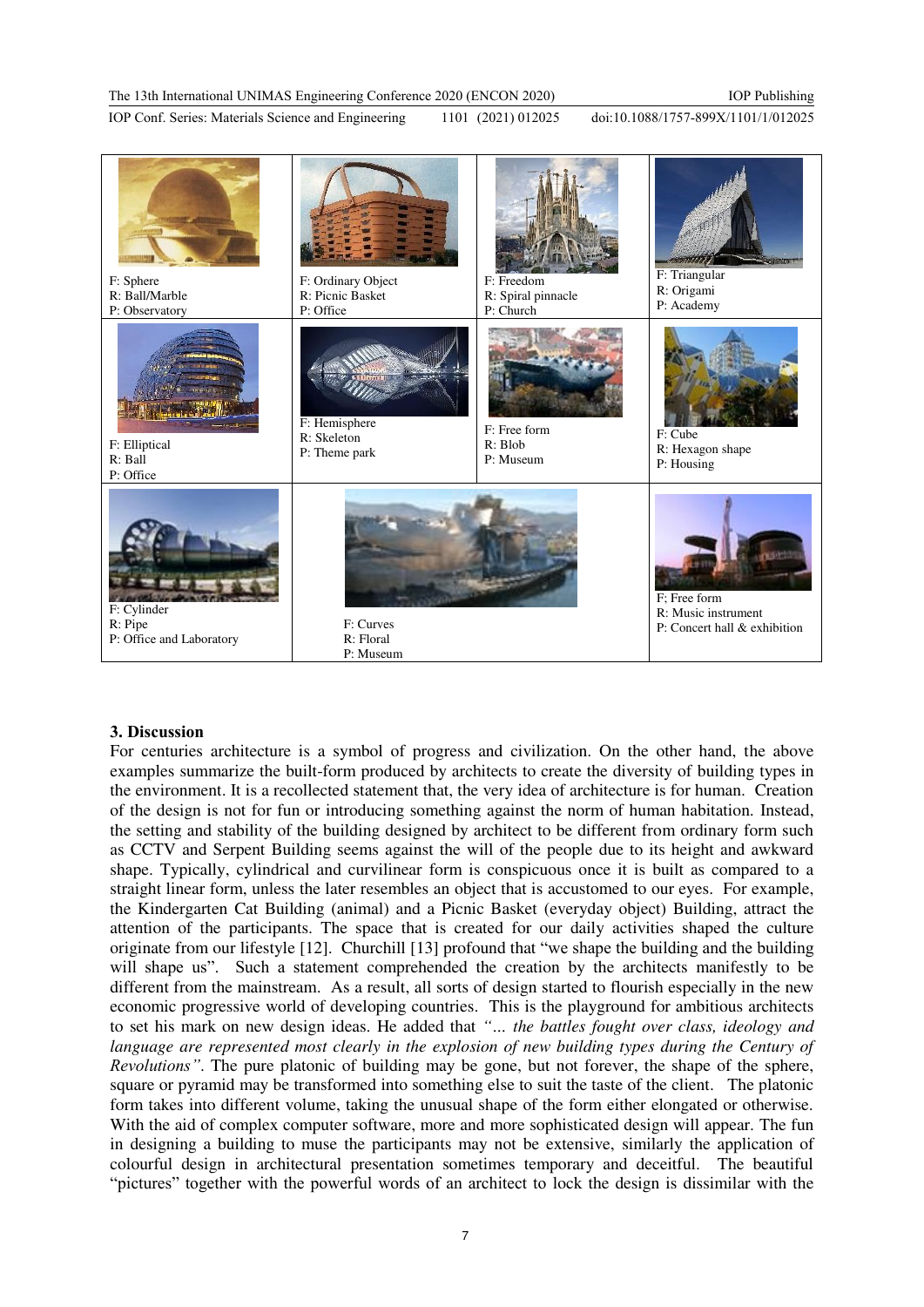| The 13th International UNIMAS Engineering Conference 2020 (ENCON 2020) |                    | <b>IOP</b> Publishing               |
|------------------------------------------------------------------------|--------------------|-------------------------------------|
| IOP Conf. Series: Materials Science and Engineering                    | 1101 (2021) 012025 | doi:10.1088/1757-899X/1101/1/012025 |

building when built. The ensemble of the building from the lines of form either horizontal, vertical, curvilinear or freeform carries different impression and interpretation to the viewers and participants: on the other hand, each lines produce by architect on his design will leave a foot prints and the building will be there for a long period of time. Time and again, discontinuity of communication and literary paradigm weaken the truth of architecture intentions. Thus, once built, we have to endure with it, either good or bad, positive or negative of the design to the environment and the passes-by.

## **4. Conclusion**

The world is changing, economy is progressing and technology are also revolutionizing. The evolution of technology in other fields are remarkable but the progress of building technology is at snail pace. The production of architecture did not progress exponentially instead it revolutionized in its design focussing on form. The architect is still seeking for unique form to illustrate their design as discussed earlier in the analysis. The integration of form, spatial distribution of the interior, services and the economic aspects of the construction has to comply on the reality of the architectural discipline as taught during the school days. The image of building represented in Table 1.0 and 2.0 reflects a mere embellish façade, in fact, the interior of the building is still composed of linear straight line due to the construction technique as well as the nature of the materials used, for example the Cat Kindergarten Building and Coin/Shell building. The curvilinear space is difficult to match the furniture which are basically straight edges. The splendour of the building is appreciated from outside but the design elements comprising the ventilation, structure, services and technique of construction are far behind from other fields. Even the latest building design by prominent architects was customarily done and not by machine. The arrangement of bricks and the casting of concrete structure is similar to the one that has been practiced since the early stage of modern era. Apparently, the twisted Cayan Tower of Dubai takes eight years to complete. The assemblage of the building envelope and the integration of services to serve the occupants sometimes more complicated to install in a building – some examples are buildings designed by Moshe Safdie at Montreal Expo, Frank Gerry at Bilbao and Zaha Hadid at Cultural Centre at Baku. Similar experience found in the other building such as the CCTV in China and the Coin/shell in Abu Dhabi. In order to achieve such form, the cost of the building is escalating and the targeted period of completion is often miscalculated. Irrevocably, the essence of design with the idea of gallivanting with architecture remains among the practising architect. The architect knew that conventional design form for a building does not reflect iconic features. Perhaps, the capability of parametric design software will produce another version of architecture in the future.

#### **5. References**

- [1] Antoniades A C 1998 *Architecture and Allied Design: An Environmental Design Perspectives* (USA: MSS Corp).
- [2] Wong W 1993 *Principles of Form and Design* (New Jersey: John Wiley & Sons).
- [3] Curtis W J R 2018 *The Modern Architecture Since 1900 3 rd Edition* (Oxford: Phaidon Press).
- [4] Allsopp B 1977 A Modern Theory of Architecture, Routledge, London
- [5] Parker D W 2005 *Principles of Aesthetics* (USA: University of Michigan).
- [6] Ching F D K 2007 *Form, Space and Order* (New Jersey: John Wiley & Sons).
- [7] Yilmaz S 1999 *Evolution of the Architectural Form Based on the Geometrical Concepts* PhD Thesis (Izmir: Institute of Technology).
- [8] Zheleva-Martins D 2006 Theory of Form Formation/Theory of Composition: In Search of Differentia Specifica, *Proc Engineering and Product Design Education Conference*, *Salzburg University of Applied Sciences, Salzburg, Austria.*
- [9] Klassen W W 1990 *Architecture and Philosophy* (Philippines New Day, Publisher).
- [10] Ching F D K, Onouye B S, Zuberbuhler D 2013 *Building Structures Illustrated: Patterns, Systems, and Design* (New Jersey: John Wiley & Sons).
- [11] Wu J 2009 *China Netizens Slam 'obscene' CCTV HQ* Retrieved 26 March, 2019 from http://www.china.org.cn/culture/2009-09/10/content\_18500150.htm.